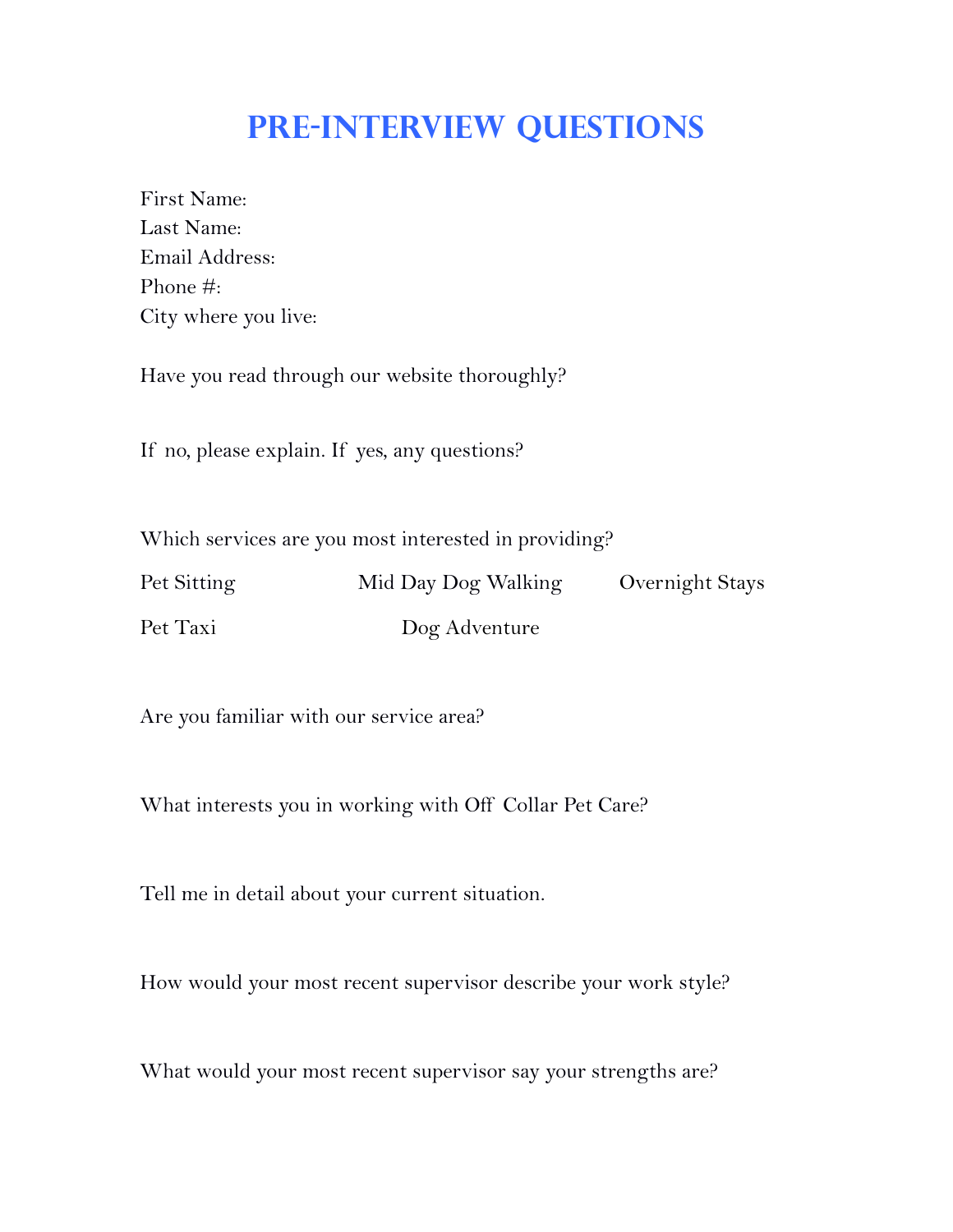What would they say your weakness is?

Where do you see yourself a year from now?

What is the greatest contribution you can make to Off Collar Pet Care?

Explain the importance of accommodating a customer:

In your opinion what are the most important characteristics of a successful pet care provider?

What, if anything, might keep you from committing to six months of time working for Off Collar Pet Care?

Please check any holidays you're unable to work.

New Years Eve| New Years Day | Easter |Memorial Day| Labor Day| Thanksgiving Christmas Eve| Christmas Day| I can work all holidays

Do you have an Apple, Android or Windows Smartphone?

Having a Smartphone is a necessity for the position. If you do not have one, do you plan on getting one in the very near future?